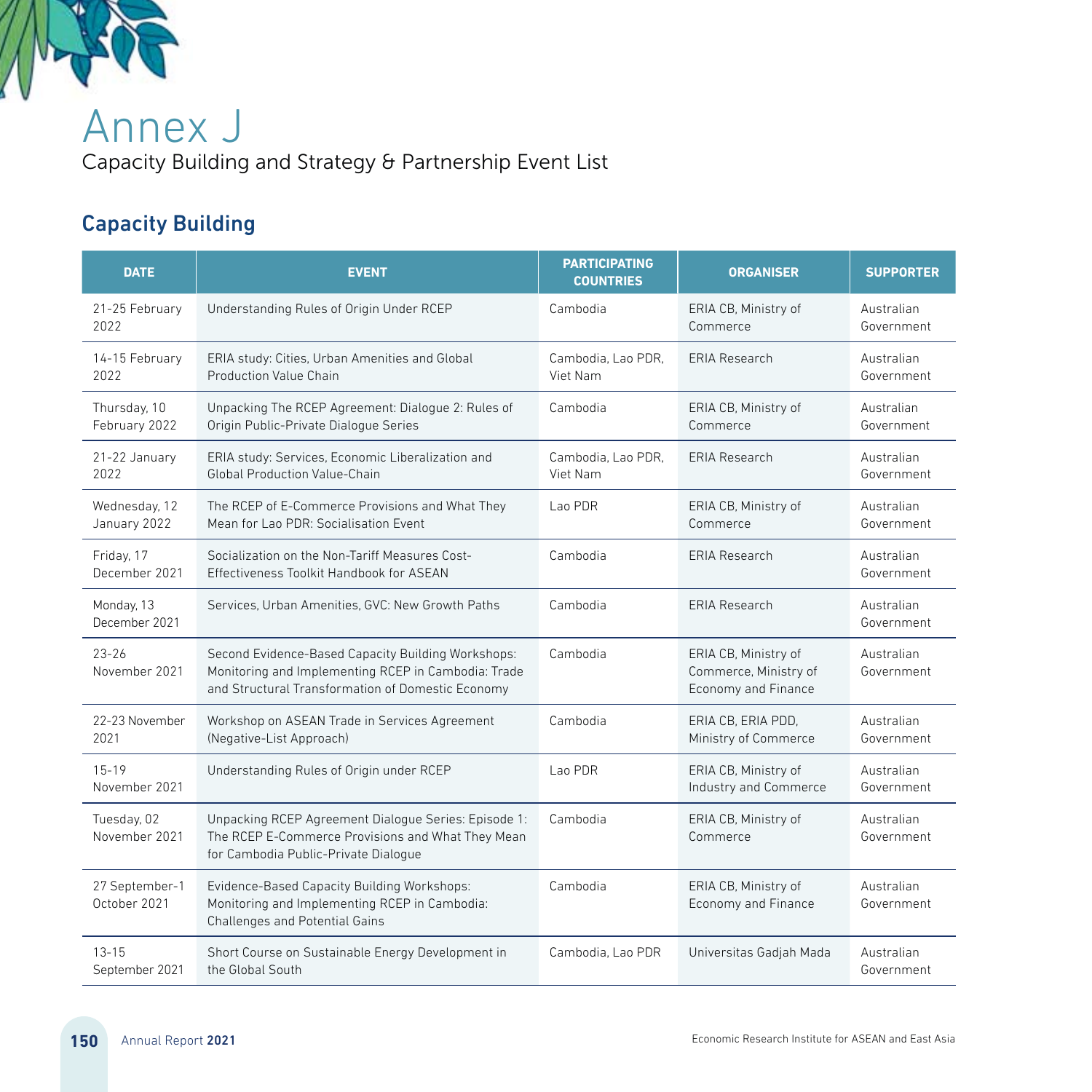| <b>DATE</b>                         | <b>EVENT</b>                                                                                                                                                                             | <b>PARTICIPATING</b><br><b>COUNTRIES</b> | <b>ORGANISER</b>                                | <b>SUPPORTER</b>         |
|-------------------------------------|------------------------------------------------------------------------------------------------------------------------------------------------------------------------------------------|------------------------------------------|-------------------------------------------------|--------------------------|
| Friday, 13<br>August 2021           | CCS-Japan Cooperation Programme: Lao PDR's<br>Workshop on Trade In Services Agreement (Negative-<br>List Approach)                                                                       | Lao PDR                                  | ERIA PDD, ERIA CB                               | Australian<br>Government |
| Monday, 05 July<br>2021             | Third Phase ERIA Project: Cities, Urban Amenities<br>and Global Production Value Chain: Structural<br>Transformation. Trade and Services Liberalization in<br><b>Fast Asia and ASFAN</b> | Cambodia, Lao PDR,<br>Viet Nam           | <b>ERIA Research</b>                            | Australian<br>Government |
| $1-2$ and $6-7$<br><b>July 2021</b> | Transposition of Tariff Commitment from AHTN 2012<br>into AHTN 2017                                                                                                                      | Cambodia                                 | ERIA CB, Ministry of<br>Commerce                | Australian<br>Government |
| Thursday, 17<br>June 2021           | Second session of the 7th ASEAN-OECD Good<br>Regulatory Practices (GRPN) Meeting on Innovative<br>Recovery: Responsive Regulatory Systems for<br>Economic Recovery and Prosperity        | Cambodia, Lao PDR                        | ASEAN-OECD                                      | Australian<br>Government |
| Tuesday, 08<br>June 2021            | Unlocking the Lockdowns: Alignment of Domestic and<br>Regional Policies Post-Covid-19                                                                                                    | Cambodia                                 | ERIA CB, Ministry of<br>Commerce                | Australian<br>Government |
| Wednesday, 02<br>June 2021          | Submission of National Workplan and Regulatory Gap<br>Assessment                                                                                                                         | Cambodia                                 | ERIA CB, Ministry of<br>Commerce                | Australian<br>Government |
| Tuesday, 01<br>June 2021            | Submission of National Workplan and Regulatory Gap<br>Assessment                                                                                                                         | Lao PDR                                  | ERIA CB, Ministry of<br>Industry and Commerce   | Australian<br>Government |
| Wednesday, 19<br>May 2021           | Second Workshop: Vulnerability Analysis: Challenges and<br>Policy Gaps in the Structural Transformation of Lao PDR                                                                       | Lao PDR                                  | ERIA CB, Ministry of<br>Planning and Investment | Australian<br>Government |
| Tuesday, 18<br>May 2021             | First Workshop: Vulnerability Analysis: Challenges and<br>Policy Gaps in the Structural Transformation of Lao PDR                                                                        | Lao PDR                                  | ERIA CB, Ministry of<br>Planning and Investment | Australian<br>Government |
| Thursday, 06<br>May 2021            | Unlocking the Lockdowns: Alignment of Domestic and<br>Regional Policies Post-Covid-19                                                                                                    | Lao PDR                                  | ERIA CB, Ministry of<br>Planning and Investment | Australian<br>Government |
| Monday, 26<br>April 2021            | Second knowledge sharing workshop: ERIA study<br>project on Enhancing Food Supply Chain Resilience and<br>Food Security in ASEAN with Utilization of Digital                             | Cambodia.                                | ASEAN, SEARCA                                   | Australian<br>Government |
| Monday, 19<br>April 2021            | Services, Urban Amenities, GVC: New Growth Paths                                                                                                                                         | Viet Nam                                 | <b>FRIA Research</b>                            | Australian<br>Government |
| Friday, 08 April<br>2022            | 7th ASEAN-OECD Good Regulatory Practices Network<br>(GRPN) Digital Meeting 2020                                                                                                          | Lao PDR, Cambodia                        | ASEAN and OECD                                  | Australian<br>Government |
| 5-6 April 2021                      | Transposition of RCEP Tariff Commitment from AHTN<br>2012 into AHTN 2017                                                                                                                 | Lao PDR                                  | ERIA CB                                         | Australian<br>Government |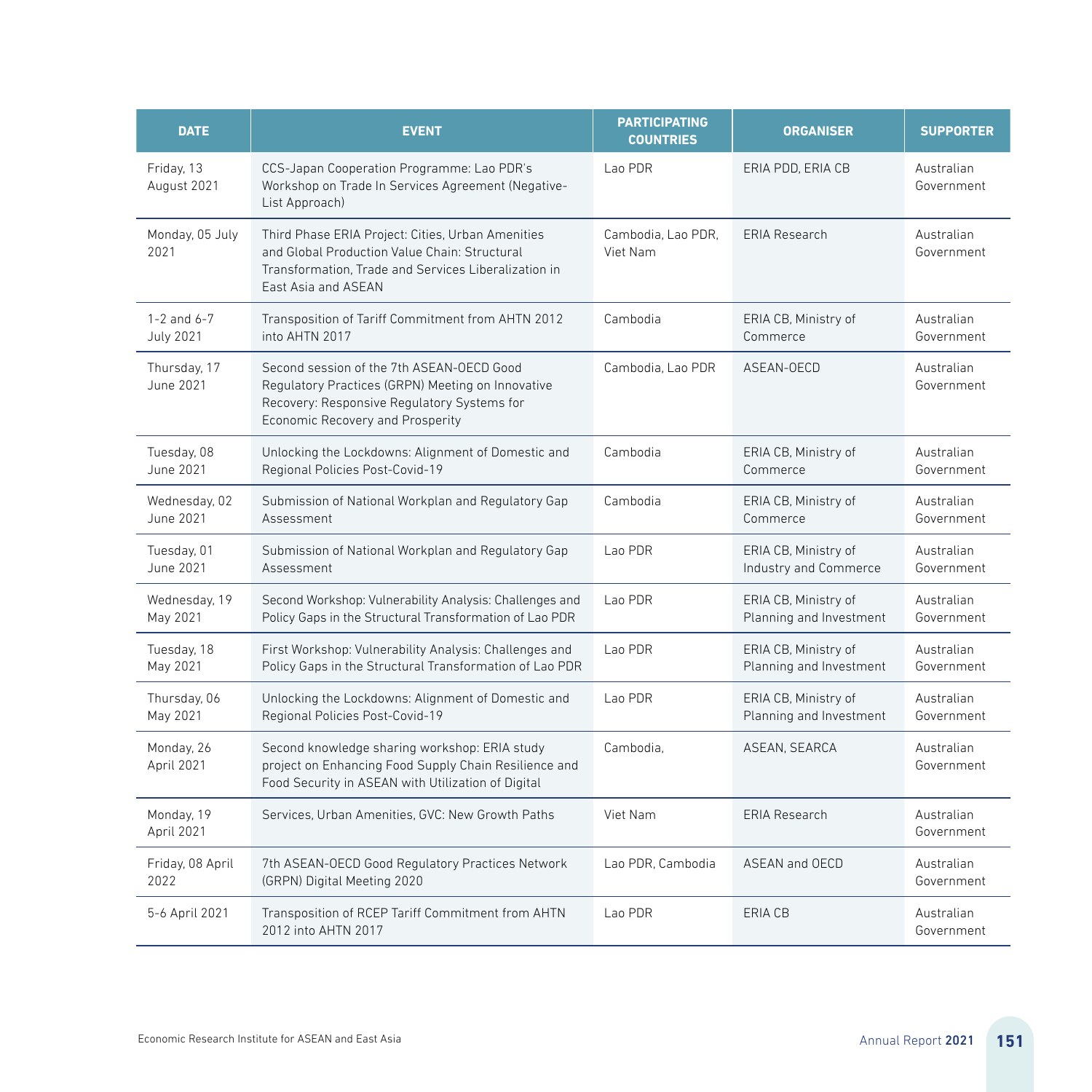## Strategy and Partnership

| <b>DATE</b>                    | <b>EVENT</b>                                                            | <b>ORGANISER</b>       | <b>SUPPORTER</b>         |
|--------------------------------|-------------------------------------------------------------------------|------------------------|--------------------------|
| Thursday,                      | ERIA-CIIE.CO Episode 2: Technology and Distribution Innovation in       | ERIA and CIIE.CO       | Australian               |
| 08 September 2022              | Healthtech                                                              |                        | Government               |
| Wednesday,                     | ERIA-ADB SEADS 2022: Women Leaders Driving Sustainable                  | FRIA SPP and ADB SFADS | Australian               |
| 16 March 2022                  | Transformation in ASEAN                                                 |                        | Government               |
| Thursday,                      | The Future of Education and Skills in Asia                              | FRIA SPP and The Asian | Australian               |
| 10 March 2022                  |                                                                         | Network                | Government               |
| Tuesday,                       | ERIA-OECD Gearing up for a Post Pandemic World, Designing Policies      | FRIA SPP and OFCD      | Australian               |
| 08 February 2022               | for an Innovative and Sustainable Recovery in South East Asia           |                        | Government               |
| Thursday,                      | ERIA-CIIE.CO Episode 4: Women Entrepreneurs: Focusing at the            | FRIA SPP and CIIF.CO   | Australian               |
| 27 January 2022                | Grassroots                                                              |                        | Government               |
| Wednesday,                     | E-S-I Special Episode: Social Enterprises and Disability: Fostering     | FRIA SPP               | Australian               |
| 08 December 2021               | Innovation, Awareness and Social Impact in the ASEAN region             |                        | Government               |
| Thursday,                      | E-S-I Episode 10: Fostering Next-Gen Entrepreneurs and Innovators -     | FRIA SPP               | Australian               |
| 25 November 2021               | 2021 in Retrospect: Looking Back and Empowered Forward                  |                        | Government               |
| Thursday,<br>11 November 2021  | ERIA-CIIE.CO Episode 3: Innovation and Digitalisation in Agritech       | ERIA SPP and CIIE.CO   | Australian<br>Government |
| Thursday,                      | E-S-I Episode 9: Sustainability Entrepreneurship: Past, Present and     | FRIA SPP               | Australian               |
| 21 October 2021                | Future                                                                  |                        | Government               |
| Thursday,<br>23 September 2021 | E-S-I Episode 8: Women in E-commerce                                    | <b>FRIA SPP</b>        | Australian<br>Government |
| Tuesday,<br>31 August 2021     | E-S-I Episode 7: Borderless Entrepreneurship: Is That the Future?       | <b>FRIA SPP</b>        | Australian<br>Government |
| Thursday,                      | E-S-I Episode 6: Of Incubators and Accelerators Shaping the Future      | FRIA SPP               | Australian               |
| 22 July 2021                   | of $F-S-I$                                                              |                        | Government               |
| Wednesday,<br>30 June 2021     | ERIA-CIIE.CO Episode 1: Incubators as Catalyst of Innovation            | ERIA SPP and CIIE.CO   | Australian<br>Government |
| Thursday,                      | E-S-I Episode 5: Critical Partnership for Success - Public, Private and | <b>ERIA SPP</b>        | Australian               |
| 24 June 2021                   | People                                                                  |                        | Government               |